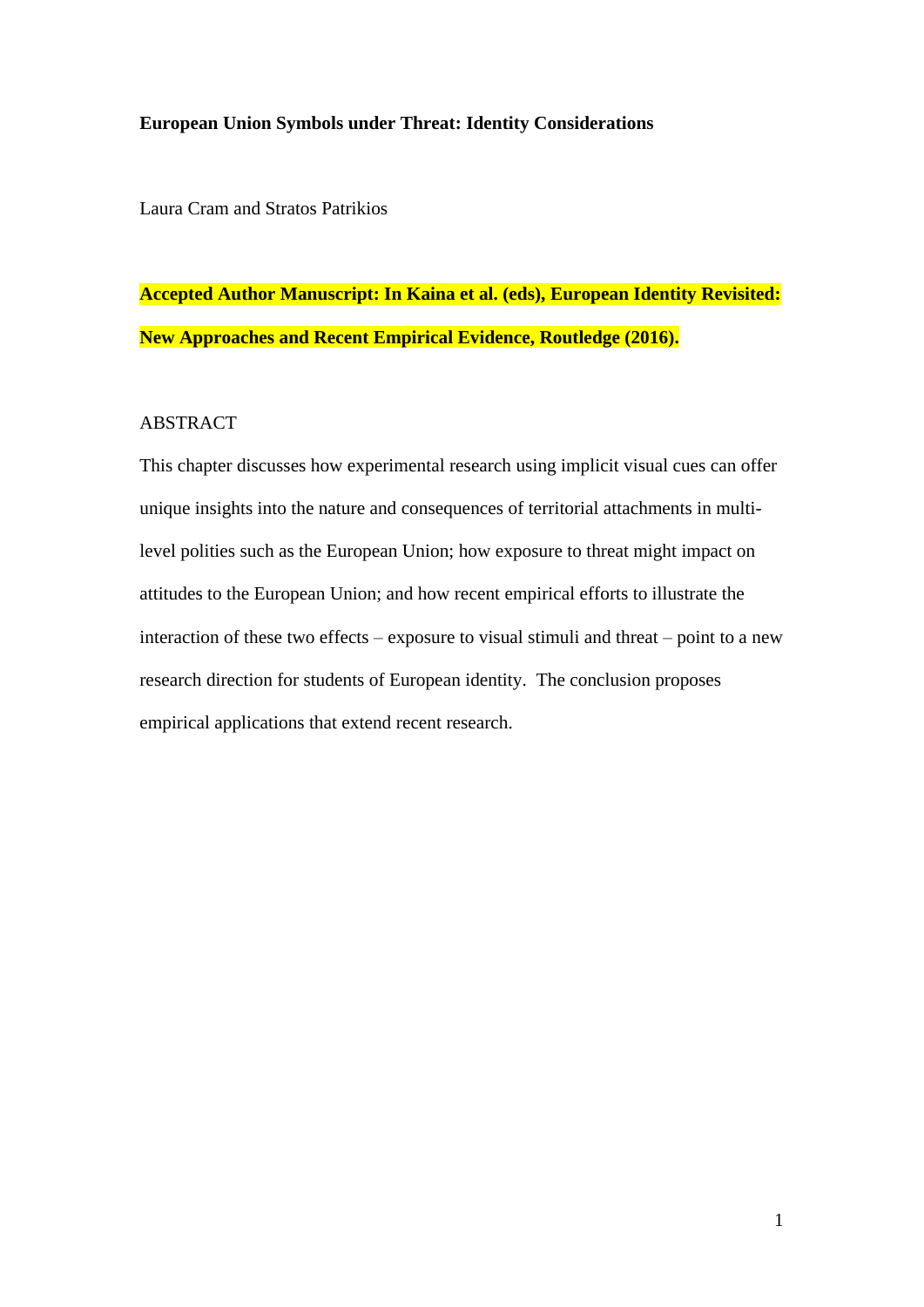## INTRODUCTION

Continued UK membership of the European Union (EU) increasingly appears to be under threat. A traditionally Eurosceptic nation, where even the presence of the EU flag in government buildings is a matter of controversy, Britain has exhibited consistently low levels of attachment to the EU in crossnational opinion surveys. Prime Minister Cameron has promised that in the event of a Conservative victory in 2015, he will hold a referendum on continued EU membership of his country. At the same time, the UK Independence Party (UKIP), an avowedly Eurosceptic party, gained an unprecedented 24 seats - one third of the UK"s seats - at the European Parliament elections of 2014.

Yet, the most recent polls at the time of writing show support for EU membership in the UK to be peaking at its highest level in more than two decades (for example, IPSOS MORI Political Monitor, October 2014). This poses a crucial dilemma to any vote-seeking political actor with Eurosceptic aspirations: how much does one move in the direction of proposing an anti-EU vision to a relatively Eurosceptic public, before one triggers a Europhilic backlash among the same public? Understanding how individual attachment to the EU is shaped and how context interacts with and impacts on that attachment are matters of considerable contemporary interest.

This chapter discusses the following:

(i) How experimental research using implicit contextual stimuli (group symbols) that can activate group attachments offers insights into territorial attachment in multi-level polities such as the EU;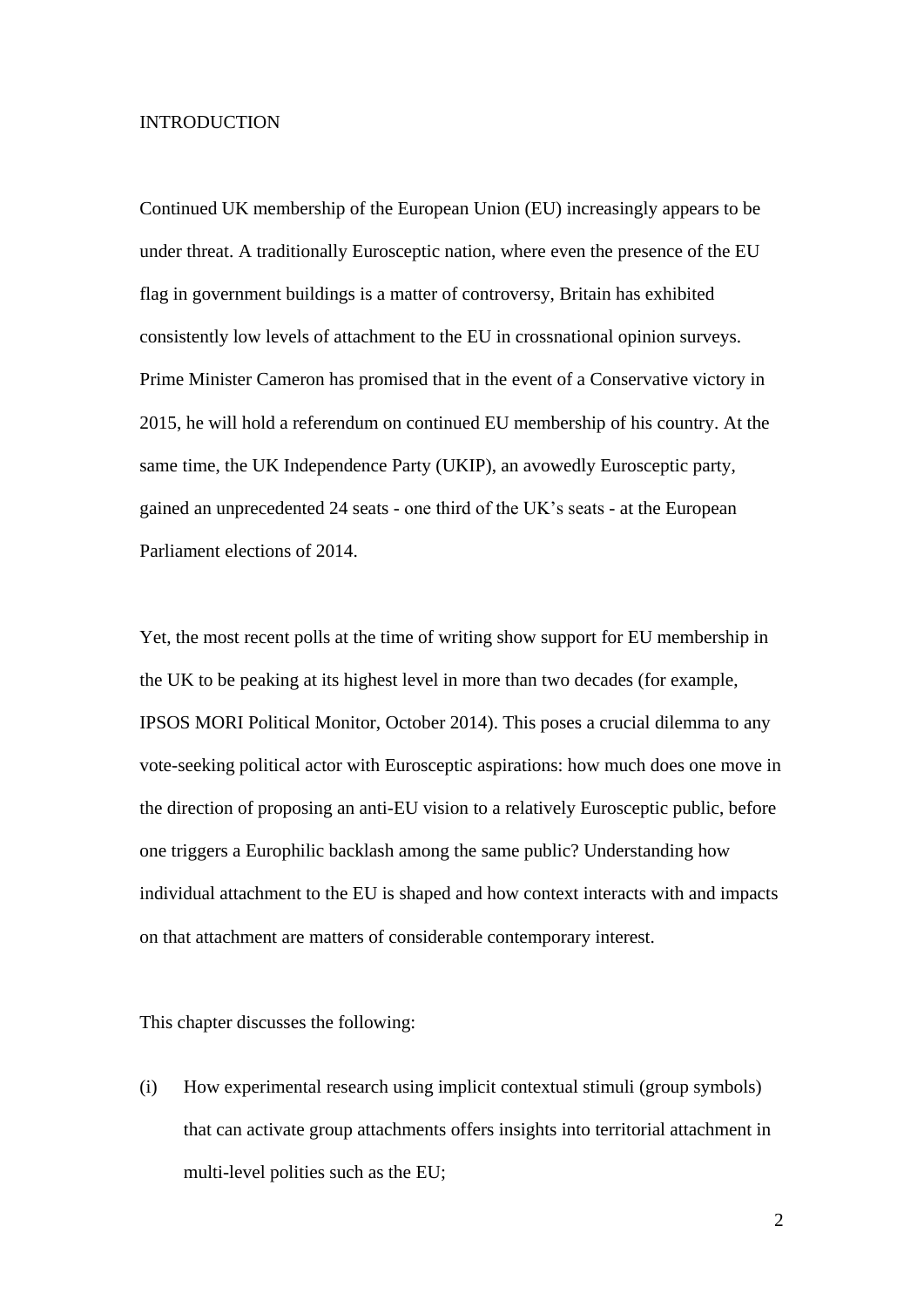- (ii) How threat contexts might be expected to impact on attitudes to the European Union;
- (iii) Recent attempts to measure the effect of exposure to threat and EU symbols on related attachments and preferences;
- (iv) Proposed empirical applications that can extend the insights of current research.

Drawing on recent experimental studies, we argue that when presented in a context that implies even a subtle threat to the benefits of EU membership, EU symbols stop signifying the "them" to the national "us". Instead, they become symbols of a familiar status quo, which citizens are less willing to relinquish. The arguments and findings reviewed in this chapter are consistent with the recent upsurge in UK public support for continued EU membership, at a point at which the threat of exit has become an existential reality. The conclusion proposes ways in which the present research agenda can be enriched.

The chapter is structured as follows. The next section reviews recent experimental research on the psychology of group attachments, which employs implicit visual cues to examine the nature and impact of such attachments. This is followed by discussions of the instrumental connotations of group-related visual cues, and of the role of threat in fostering a fondness for the status quo as a coping mechanism to combat psychological stress. It is argued that this mechanism may lead to stronger "wefeelings" where previously these were absent or weak. Next, we review recent findings from experimental studies that manipulate individual exposure to EU symbols and threat in the field of EU identity studies. The conclusion proposes further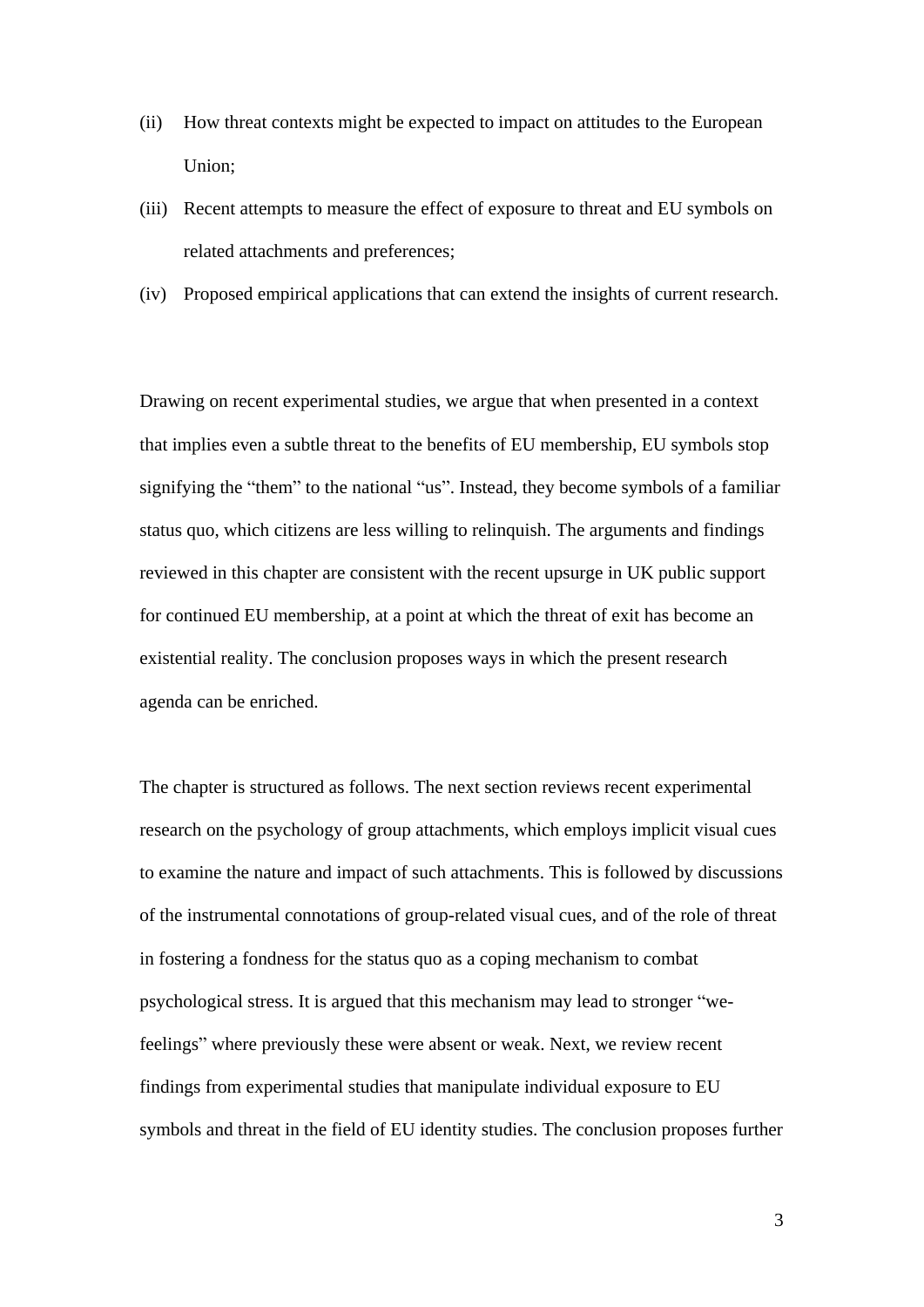experimental research that brings the field closer to actually measuring revealed rather than expressed (survey-based) outcomes.

# SYMBOLS AND GROUP ATTACHMENTS

Identity processes - their formation, presence and consequences - are complex processes that are not easily expressed verbally. They entail a variety of socialpsychological components, which include (Abdelal et al. 2009):

- The objective categories of group membership that individuals use to define their self-image
- The cognitive and affective commitment of individuals to these categories
- Relative comparisons: positive attributes (stereotypes) attached to typical bearers of these categories; negative attributes attached to non-bearers
- Norms, symbols and social purposes attached to these categories

Despite the complex nature of the identity phenomenon, most existing methodological approaches to the study of group identity and attachment, in the EU context and elsewhere, rely exclusively on self-reported, verbal measures. In effect, researchers ask respondents directly to report – and, therefore, to rationalise about - their identities, motivations and preferences. Some type of correlational analysis is then employed to detect systematic patterns in the data.

In our research so far, we have used a more implicit strategy to measure EU attachment and its consequences. The implicit nature of this research draws on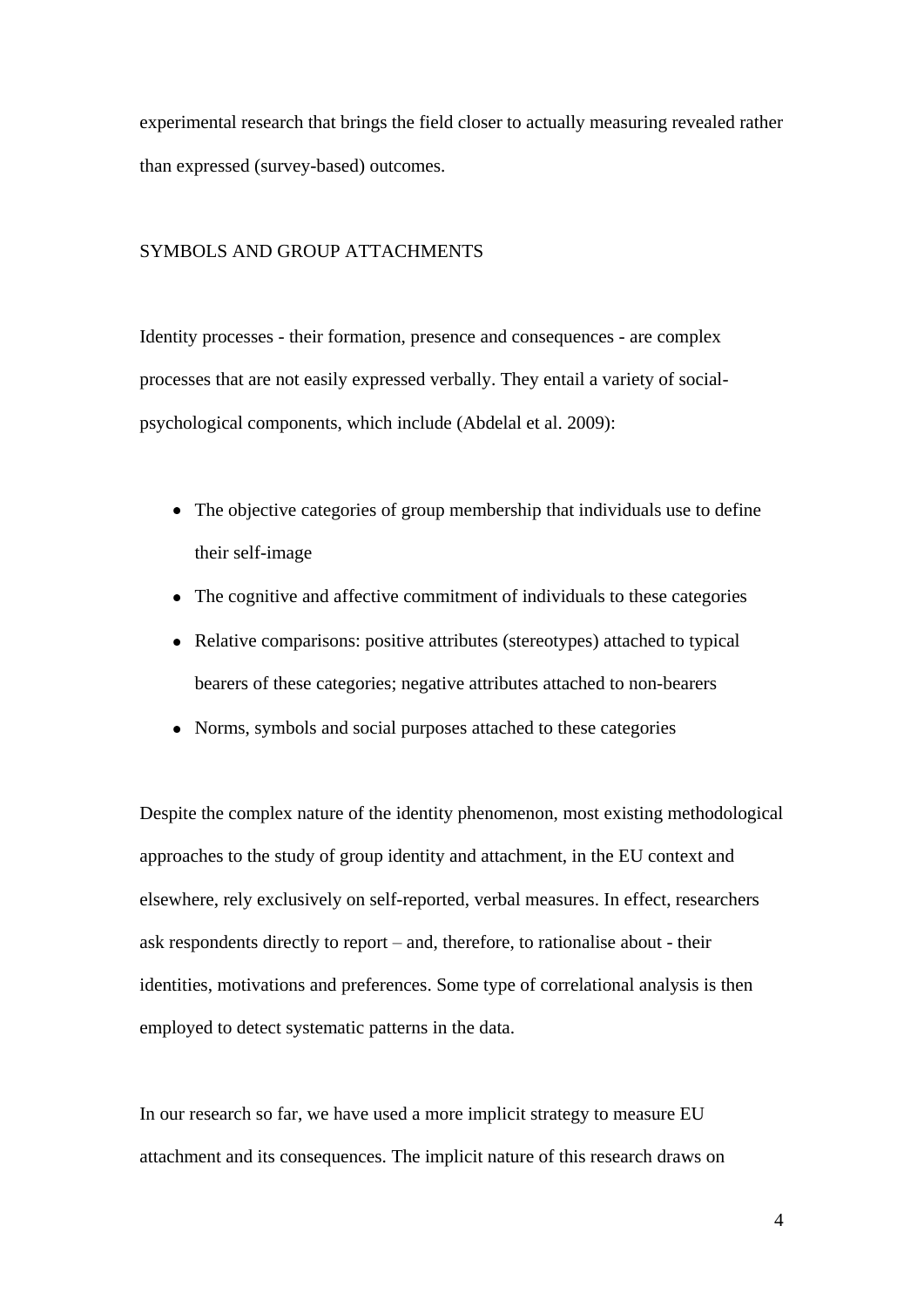seminal conceptualisations of identity as banal and routine (Billig 1995). These have been applied recently to the study of EU identity, with an emphasis on how citizens are subjected to daily, subtle reminders of their involvement in the larger European Union system (Cram 2001, 2006, 2012; Manners 2011). These reminders do not have a "hot" or heroic form – an anthem, a map or a flag per se - but appear in unremarkable contexts (passports, currency, driving licences, and license plates). Still, these contexts remind citizens of their involvement in the EU system whether they favour or oppose that system.

The implicit character of these reminders dovetails with a key finding of recent empirical studies; namely, that a range of social-psychological phenomena – including behaviours, attitudes and attachments – rest on automatic or "gut" reactions that may bypass cognitive awareness (for example, see an overview of research in social cognition in Hassin et al. 2005). In influential contributions, Hassin et al. (2007, 2009) primed identity processes among respondents by exposing them visually to national flags. Exposure to these cues interacted with existing attachment to affect relevant responses (see also Butz et al. 2007).

In particular, Hassin et al. (2009) found that subliminal exposure to the Israeli national flag had a homogenising effect on the political attitudes of individuals at extreme ends of the Israeli nationalist spectrum. Implicit priming with national flags affected both the stated voting intentions as well as the actual voting practice of participants in general elections (Hassin et al. 2009). In the United States, implicit exposure to the confederate flag significantly decreased the willingness of participants to vote for Barack Obama (Ehrlinger et al. 2011). Of particular relevance is the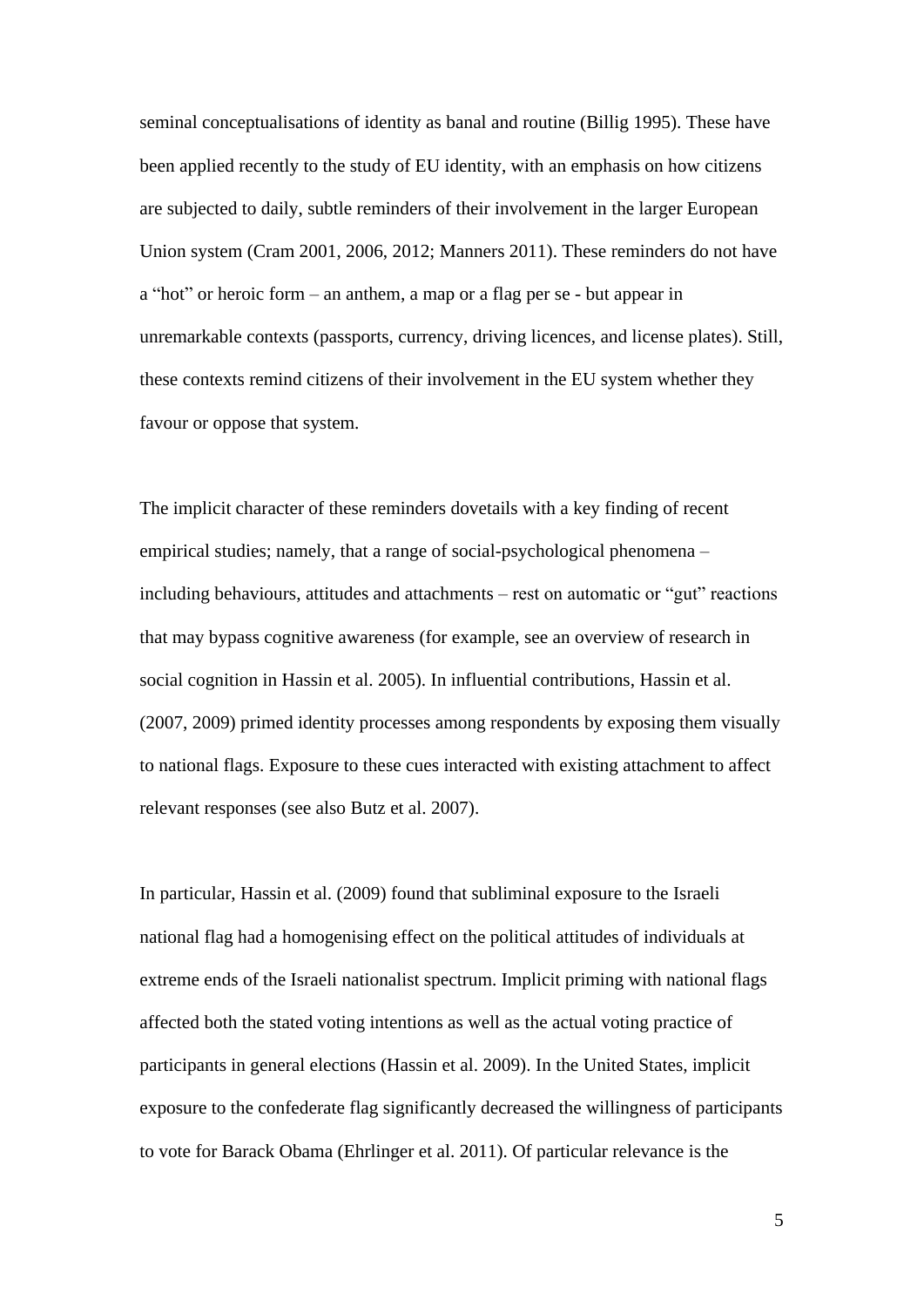finding that implicit exposure to national symbols can enhance a sense of national identification and promote group belonging at an unconscious level, with associated effects on attitudes and behaviours (Butz 2009: 779).

The potential of the EU flag to promote a convergence in attitudes in the various member states is at the heart of many EU initiatives to promote a "Peoples' Europe". However, it has also been demonstrated experimentally that the impact of national state symbols may have a polarising impact depending on existing attachments. Drawing on social identification theory, Gilboa and Bodner (2009: 19) found that in the Israeli context adolescents, immigrants and particularly the ultra-religious were less likely to identify strong national associations with their national anthem. These insights are supported by Butz"s (2009) reminder of the multi-referential nature of national symbols and of the ability of such symbols to provoke polarisation as well as convergence. Sachs"s (2009) study of national and Islamic identities in Indonesia also revealed the capacity of national symbols to provoke disunity and specifically to invoke discord amongst groups that felt disadvantaged within the national context.

### SYMBOLS AND INSTRUMENTAL BENEFITS

The attachment of symbols to instrumental benefits is an essential part of the creation and maintenance of a sense of identification with a political regime. Benefits of regime membership, whether material or otherwise, can become associated with symbols denoting attachment such as flags and national anthems. These symbols, over time, begin to function as a cognitive short cut. As the symbols begin to resonate with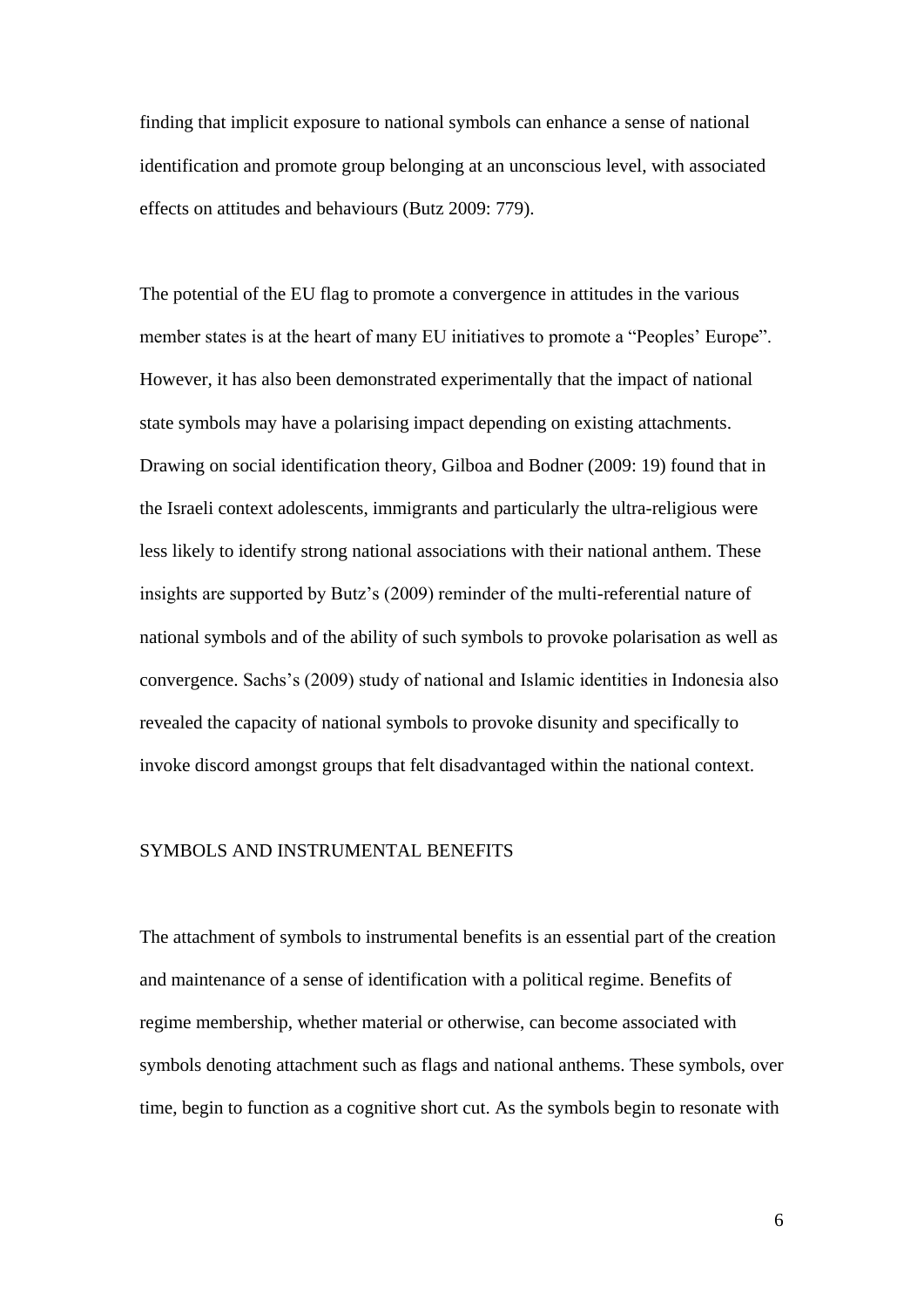the public, even at an unconscious level, they become capable of mobilising "national", or in this case, "EU" sentiment.

Deutsch (1966:172-173) argued early on that, in order to understand the process of identity building, we needed to study the secondary symbols that carry implicit messages about nationhood. The extent to which these secondary symbols had become attached to daily events and patterns of communication is of particular interest. Deutsch, thus, argued that a detailed mapping exercise of national symbols and their functions was required. Billig (1995: 175), referring to the nation state, also argued that there was a need for a taxonomy of national "flaggings".

Symbols appear to play an important role in forging a European Union identity (Shore 1993; Laffan 1996; Bruter 2003, 2009; McLaren 2006; Manners 2011). Certainly, the EU institutions have employed considerable resources in an attempt to generate meaningful EU symbols that resonate with national publics. However, there is still much to learn about how the EU symbol impacts, in practice, on attitudes and behaviours in the various member-states and even beyond. A question of particular interest is whether and to what extent the context in which the EU symbol is displayed can shape mass attitudes.

Key to understanding the process of European Union identity formation is an appreciation of the nature and complexities of the relationship between European Union identity and the range of national state identities and sub-state national identities with which it interacts. National identity is not contiguous with member state borders. The EU as an institution provides a context within which calculations as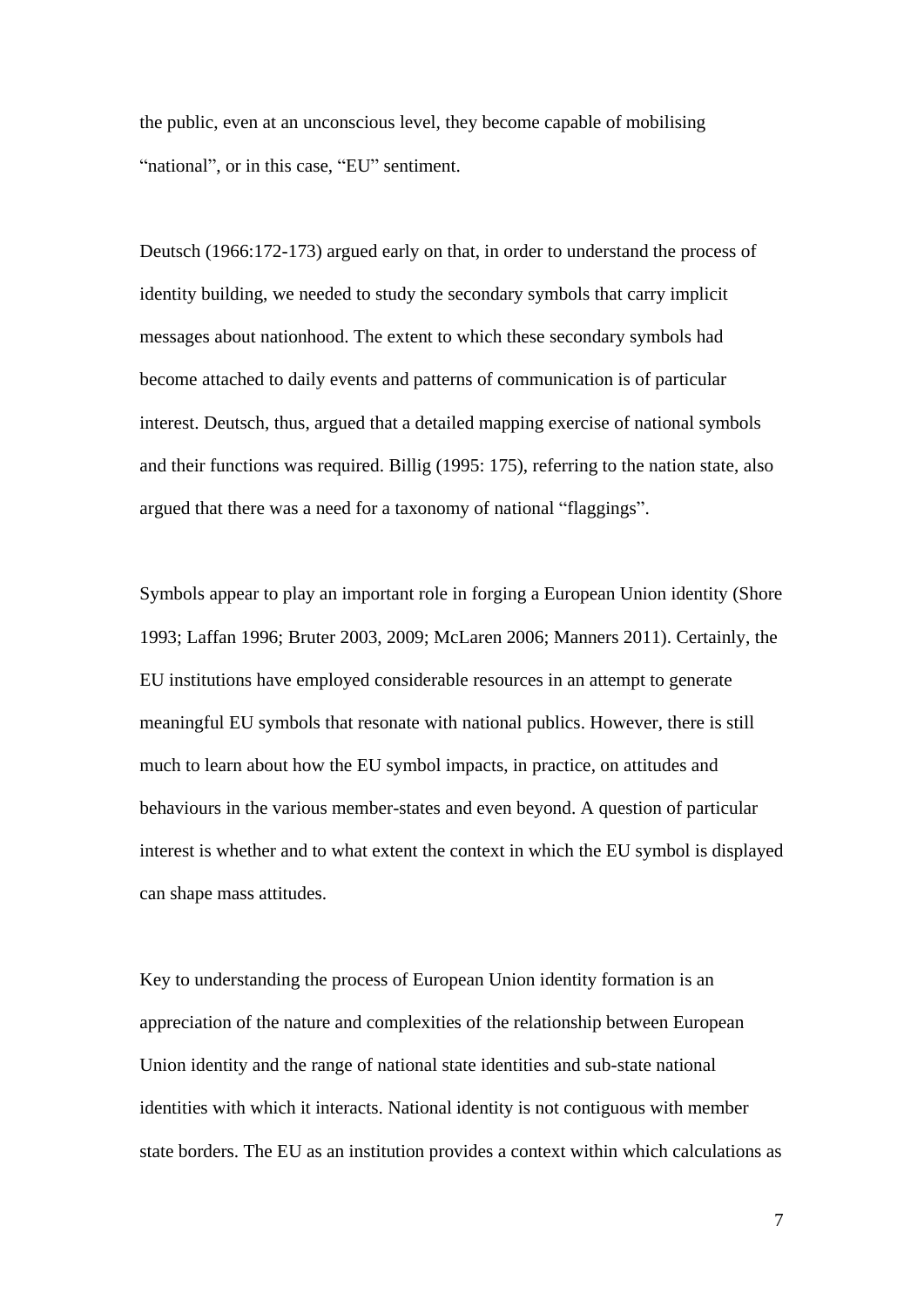to the contingent benefits of affiliation with any given level of administration are made. In the multi-level and multi-national system of the EU, the processes through which existing and emerging identities interact, and how the EU institutional structure and external contexts impact upon this process, require detailed analysis.

As Butz argues (2009: 797), "particular types of associations may be activated and become influential in different contexts and situations". Sachs (2009) cautions political entrepreneurs that attempts to promote national unity through explicit attempts at identity manipulation may diverge significantly from their initial intentions. This caution is particularly relevant for the complex EU context with respect to explicit top-down exercises of identity building.

## SYMBOLS UNDER THREAT

As the recent UK case suggests, the instrumental benefits associated with identity processes (for example, a country"s membership of the EU) can come under threat. The presence of threat has cognitive, behavioural and motivational effects for individuals and groups (Jost et al. 2003; Thorisdottir/Jost 2011; Pantoja/Segura 2012). These effects are predominantly in a direction that favours the status quo, in an attempt to manage uncertainty. It has been argued, for example, that "there may be a general tendency for individuals, groups, and organisations to behave rigidly in threatening situations" (Staw et al. 2007: 502). Lavine et al. (2005: 221) also suggest that threat "provides the primary motivation for the internalisation of society"s prescriptions (conventionalism), submission to perceived legitimate authority, and aggression against out-groups'. They argue that the presence of threat alters not only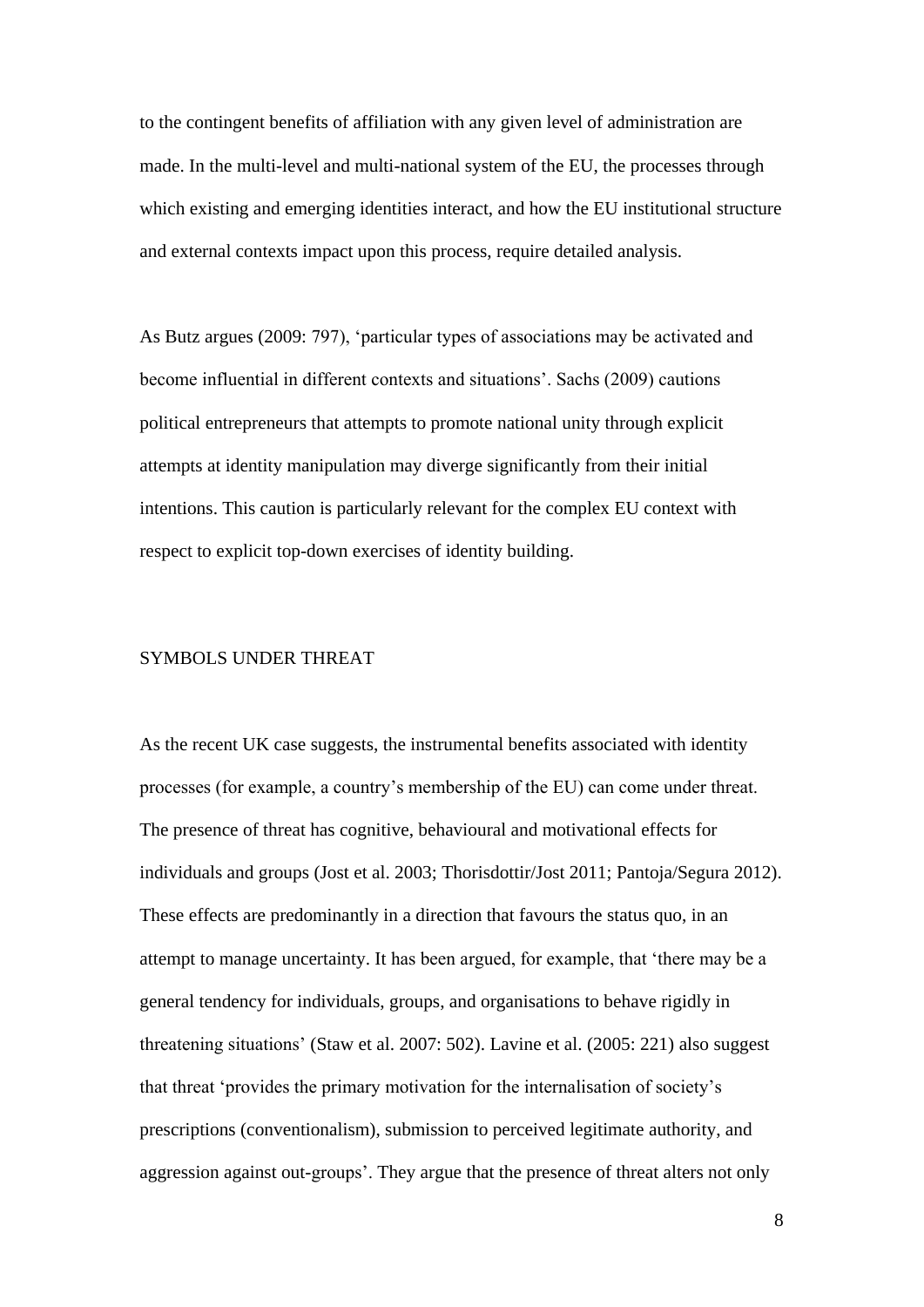*what* authoritarians think, but *how* they think, and find that threat increases the extent to which authoritarians act in line with their existing predispositions and encourages high authoritarians towards biased, rather than open-minded, information processing (Lavine et al. 2005: 240). Perrin (2005) confirms the link between conservative authoritarian attitudes and the experience of threat. Pantoja and Segura (2012) provide evidence that a threatening context, in their case a threatening environment for Latinos in California, has consequences for the process of learning and political information gathering. Specifically, immigrants in California are motivated by a hostile context to become more knowledgeable for the purpose of political selfdefence.

Threat is also known to hold a central role in influencing inter-group relations. It plays a key part in shaping and consolidating a sense of "us" and "them". Early studies of intergroup conflict in boys' camps, for instance, identified the significant role played by external threat in creating internal group cohesion (Sherif/Sherif 1953; Sherif et al. 1961). External threats have more generally been shown to draw group members closer together and to strengthen in-group cohesiveness (Staw et al. 2007: 507).

Deutsch et al. (1957) have theorised about the process in which emerging patterns of attachment to a political unit are consolidated once the benefits associated with that unit come under risk (see also Cram 2012). This expectation also dovetails with Wlezien's "thermostatic" view of the responsiveness of public opinion to elite initiatives (Wlezien 1995). Franklin and Wlezien (1997) have applied this model to study the link between the volume of EU integration policies and public preferences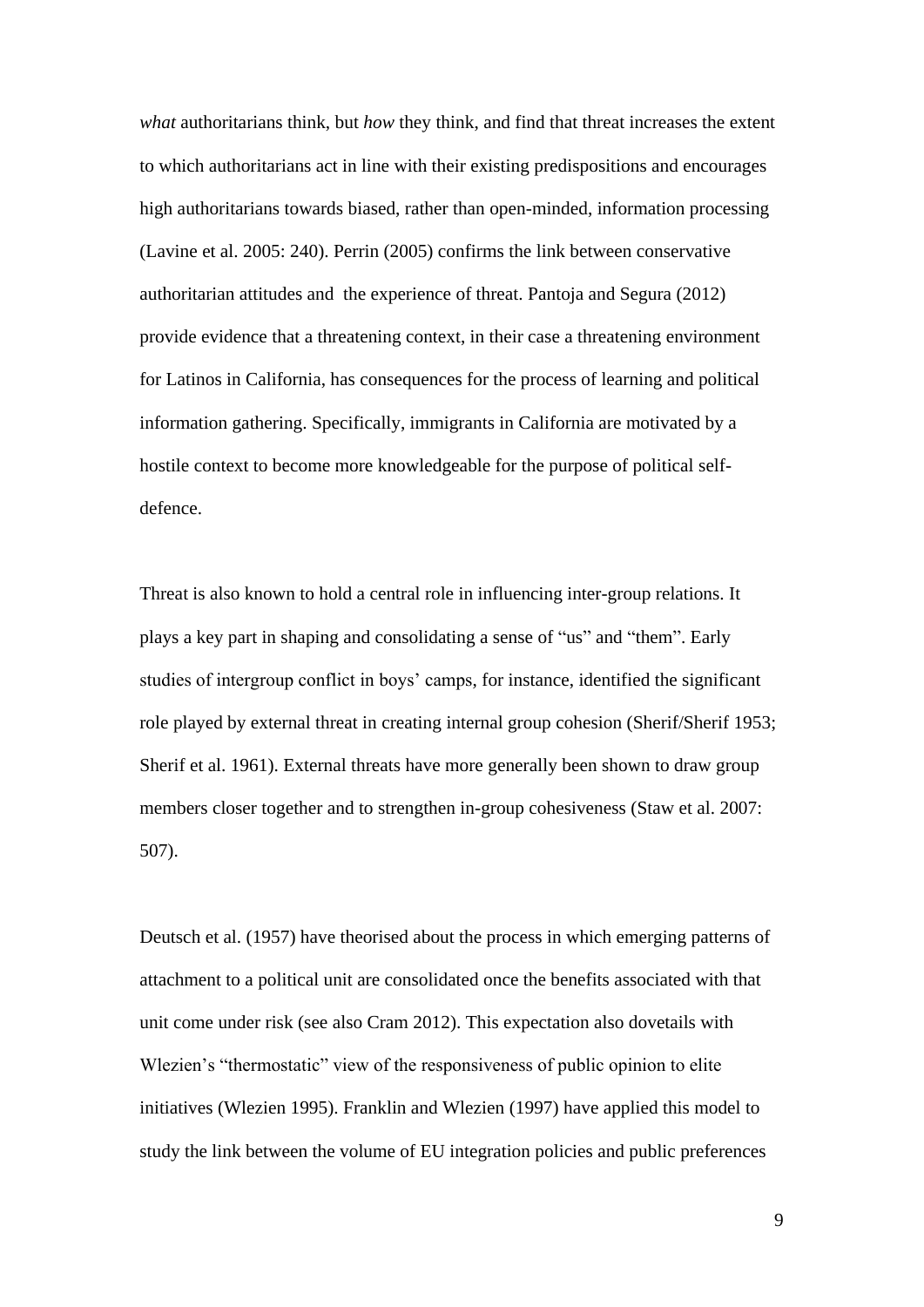on integration. They find that when Brussels policies moved too much in the direction of integration the public adjusted its preferences to the opposite direction asking for less integration. The operation of this negative feedback mechanism depends on whether the EU issue is salient or not.

These points are applicable in the context of EU attachment. The UK example is a helpful illustration. When the element of threat is not prominent, in what could be described as normal political circumstances, the EU system exists as the "other" to the UK "us". The reasons for the negative, relative to other large European nations, stance of the British public and their political elites on the EU can be explained on the basis of instrumental, economic considerations and national identity concerns. However, when the EU system and Britain"s position in it come under threat, as in the recent case, the EU might be regarded as the "us" to an undefined "them".

## AN EXPERIMENTAL ILLUSTRATION

In our earlier research we examined the effect of implicit exposure to the EU symbol (Cram/Patrikios 2015; see the Appendix for a summary of the research design). This was achieved by exposing participants to photographic images that had been manipulated to include or exclude the EU symbol. The measurement of the relevant preferences and other personal characteristics was administered by a short questionnaire that followed exposure. The symbol was only part of a larger scene and not the main focus of the image. This work used British public opinion data collected in online survey experiments, and established that the underlying identity processes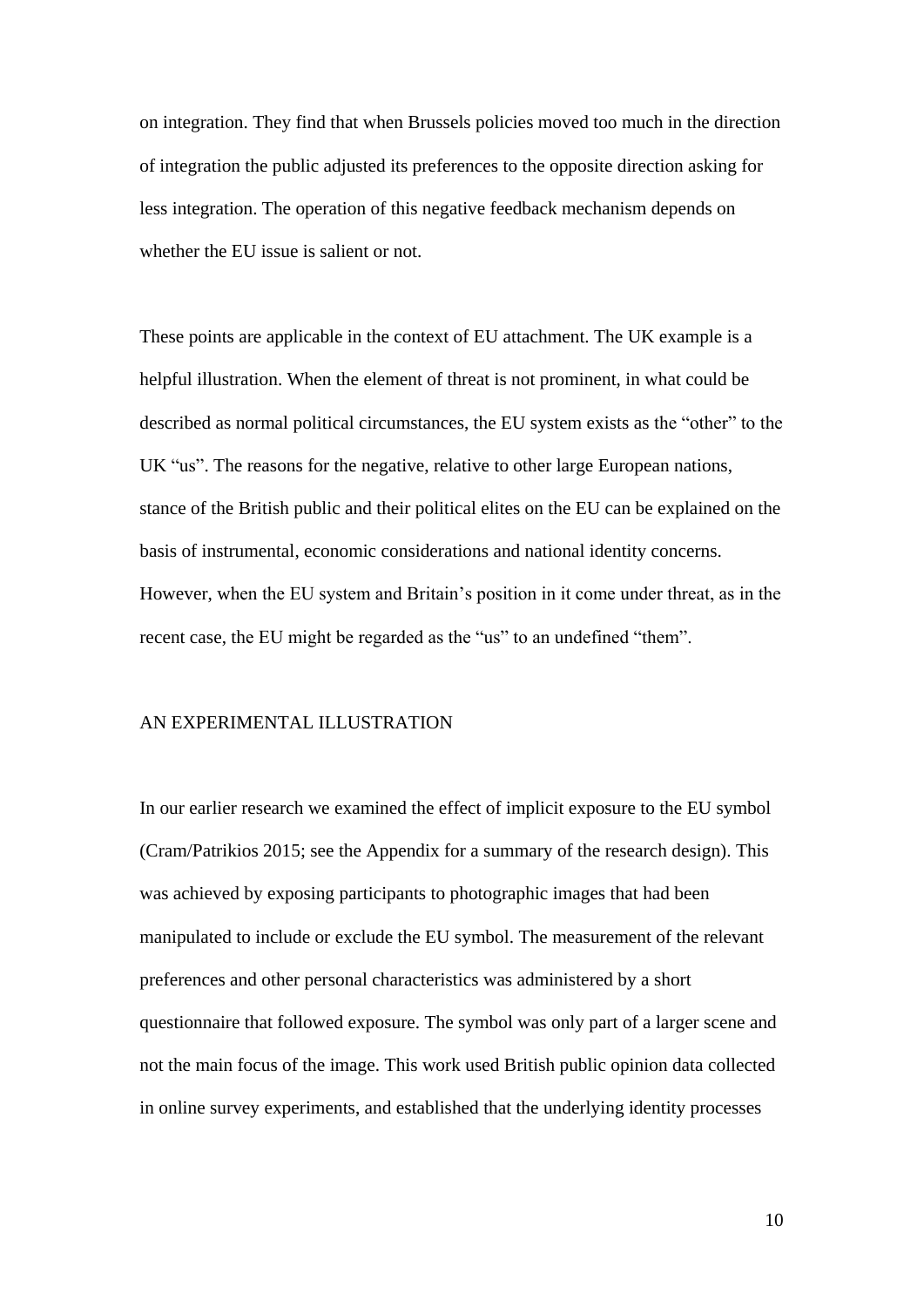that linked exposure to the symbol and related opinions were of a functional, "banal" nature (Billig 1995).

Specifically, we found that implicitly exposing participants to the EU symbol in an instrumental setting (photo of passport control checkpoint at airport), and not in the abstract, had an impact on their opinions regarding the practical benefits of the EU. The way this implicit effect operated reinforced pre-existing feelings of attachment to the EU in a polarising way; specifically, those attached to the EU reacted to the EU symbol by providing more pro-EU responses than the control group; those not attached to the EU reacted to the EU symbol by providing more anti-EU responses than the control group.

Our more recent work (Patrikios/Cram, forthcoming; see the Appendix) used a small Scottish student sample to establish what would happen to the instrumental connection described if placed under threat. Threat was introduced as a subtle textual manipulation. In detail, participants were asked to complete a short survey questionnaire with a front page that combined image and text, plus instructions. There were four possible combinations. The page combined versions of a photographic image (airport passport checkpoint with or without the EU symbol) with an excerpt from a mock news story. The story was worded without any mention of the "EU" or "Europe" or national referents, but made reference to a "terror threat disrupting travel plans" or had a neutral content for the control group. We found that exposure to the EU symbol produce more positive responses towards the EU *only* when presented within a threatening context.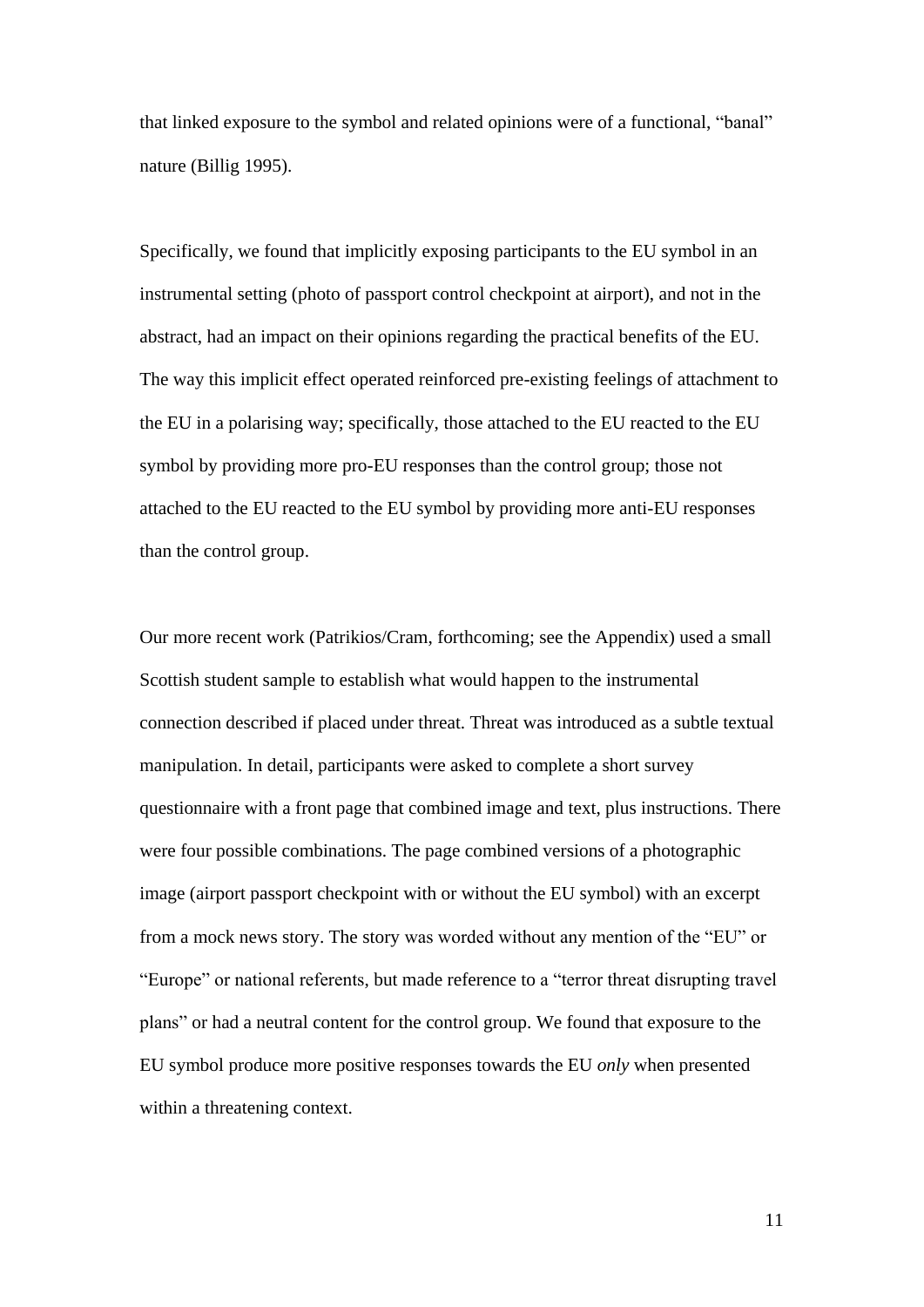#### CONCLUSION AND A RESEARCH AGENDA

The chapter reviewed recent empirical attempts to measure the impact of threat exposure on EU attachment in an implicit manner, one that gauges "gut" reactions and bypasses the biases of the standard measurement strategies relying on selfreports. The experimental strategy presented so far relies on the implicit exposure of individuals to implicit threat cues related to practical benefits of their country"s membership to the EU. The benefits are focused on the ease of movement across the EU. Threat exposure is accompanied by subtle exposure to a key EU symbol. Both these elements, implicit threat and visual cue, create a situation where individual respondents are primed to consider the potential risks to the practical benefits of EU membership for their country. The consequences of this priming are positive for EU attachments and preferences.

Measuring these consequences would have been very difficult had we only relied on self-reported measures; for instance, if we simply asked respondents about their attachments, their EU-related opinions, and made the threat to the EU explicit as part of question wording (e.g. as an opening statement). That would inevitably trigger known desirability biases, where respondents would be aware of what answers are "expected" of them. UKIP supporters, for example, would be tempted to provide negative opinions on the EU irrespective of contextual manipulation. The use of implicit cues helps us bypass some of these biases.

However, our approach does not take us as far away from these biases as we might want to go. We still have to rely on expressed consequences of our experimental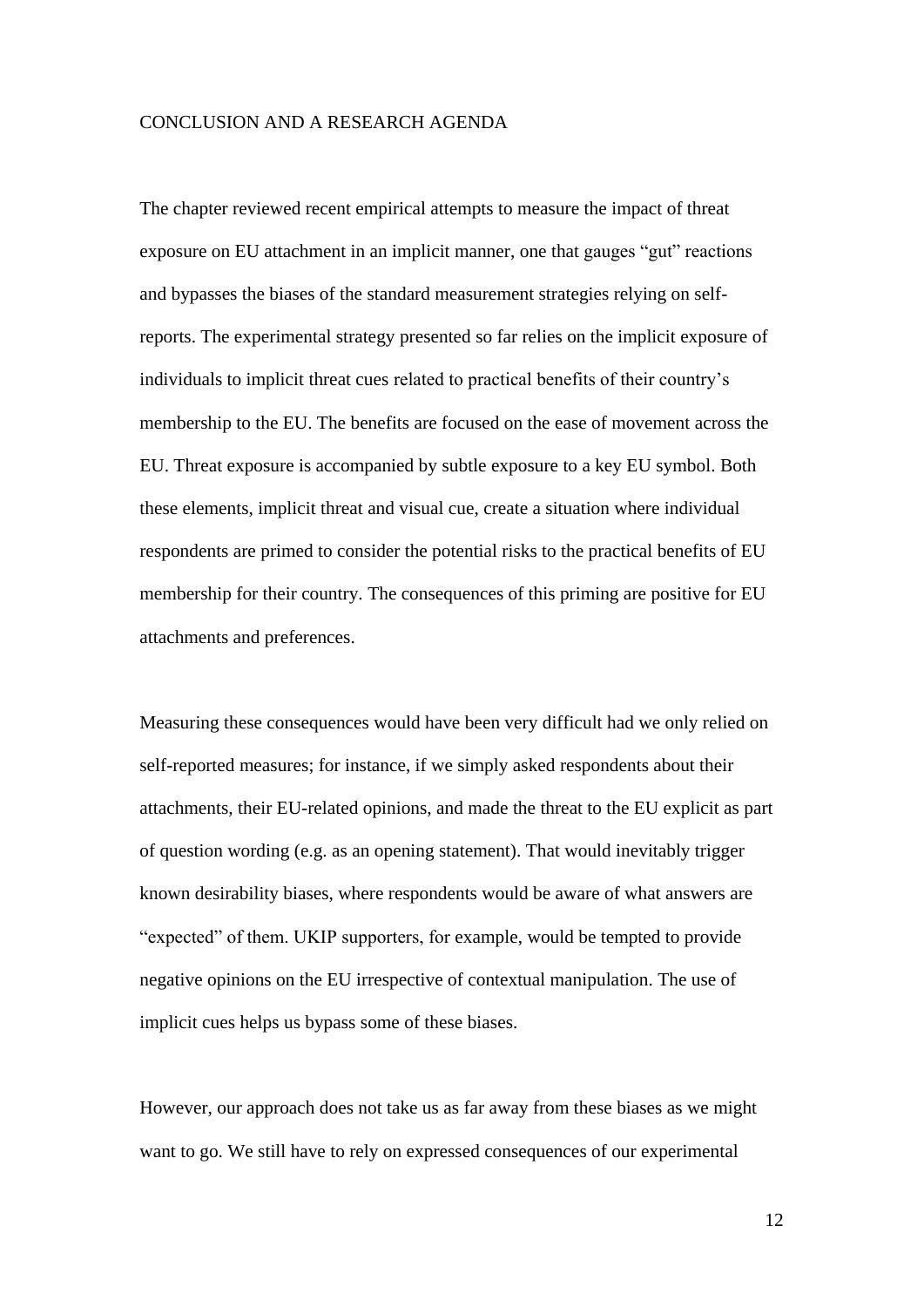manipulation, as we use self-reports of EU-related preferences and attachments. A range of game-theoretic paradigms previously used in economics, psychology, and political science would permit the measurement of revealed preferences. These are ideal for avoiding the losses to validity that come with verbal measures. We review two applications in this final section.

Instead of asking respondents to answer a survey question as a measure of their EUrelated opinions, a "dictator" game would ask participants to divide a sum of money between themselves and some anonymous recipient, as they saw fit (for example, Forsythe et al. 1994; Hoffman et al. 1994; Fowler/Kam 2007). Contrary to the expectations of traditional rational choice theory, individuals usually share an amount of the initial sum with anonymous recipients. In this version, a subject acting as the dictator will have either no visual information about the recipient (control condition) or information as to recipient"s group membership (a flag that reveals EU or other group membership). The game would shed light on the impact of EU-related cues on other-regarding behaviour, solidarity and generosity between EU member states. We expect that exposure to the EU cue (compared to exposure to the control cue or even some national cue) would lead to different allocation distributions.

In another application, research could use the "stag hunt" game in which participants must choose between cooperating with the other player to hunt a riskier, but more valuable payoff or to go it alone for a surer, less valuable result (for example, see Battalio et al. 2001). Again, implicit visual cues could be used to specify the other player"s group (control, EU or national). The expectation is that EU primed subjects may show higher levels of cooperation than control subjects, but maybe lower than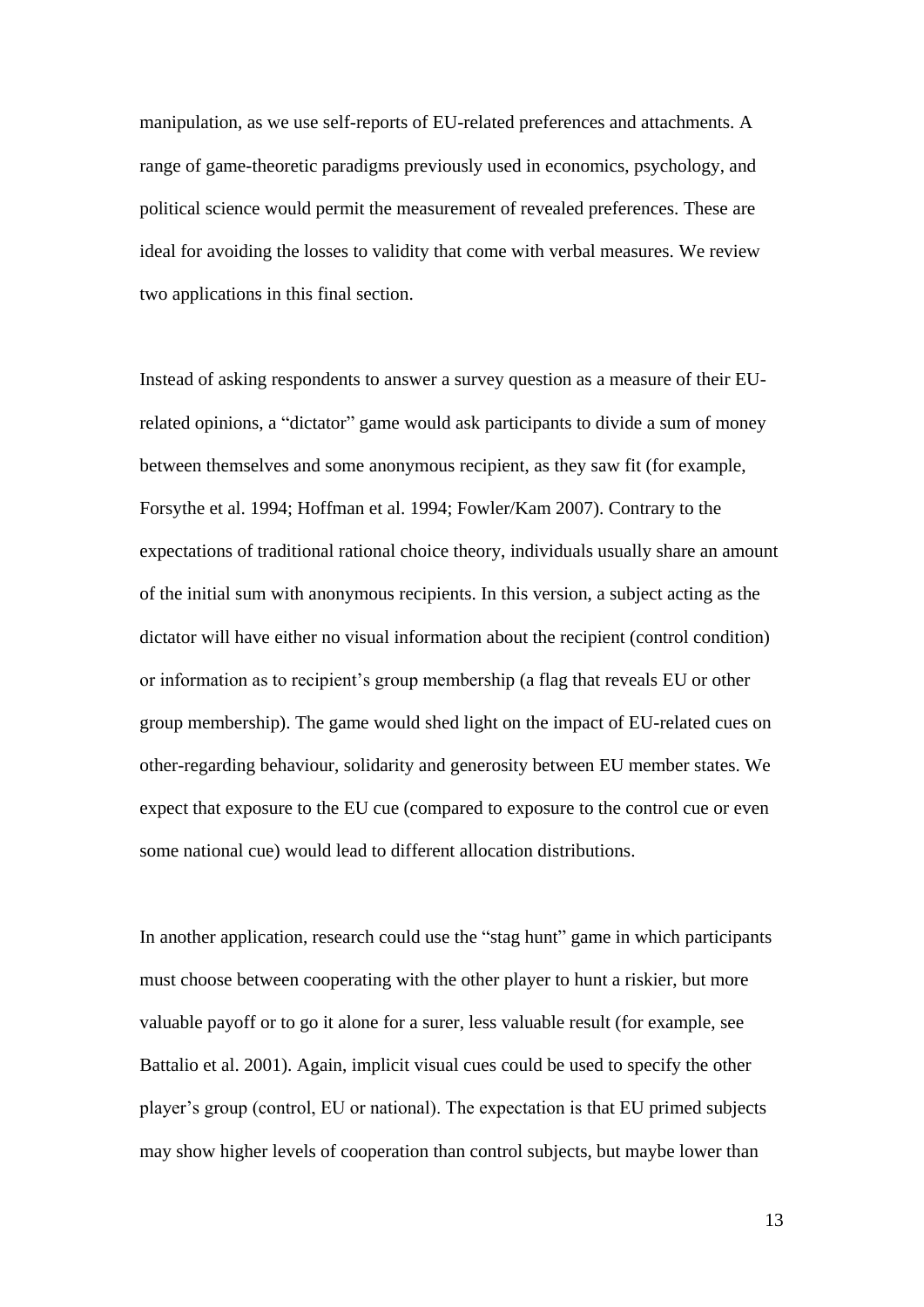national primed subjects. Apart from incorporating the threat element in the form of financial loss, this game provides a more robust tool for examining the impact of identity on behaviour, as researchers can manipulate the payoff function (risk vs. reward) parametrically and determine critical ranges of values for cooperation as a function of implicit identity-related processes.

These applications would help students of EU identity to measure behavioural - and not self-reported behavioural - consequences of exposure to related visual cues under threat in a way that would entirely bypass desirability biases that affect the psychology of survey response. The applications can provide a potentially rich source of information, which addresses the impact of identity on politically relevant behaviour (generosity, cooperation, and trust). They allow for the assessment of identity as fundamentally affective or rational by whether or not it promotes rational or non-rational behaviour in games where such behaviour is well defined and measured.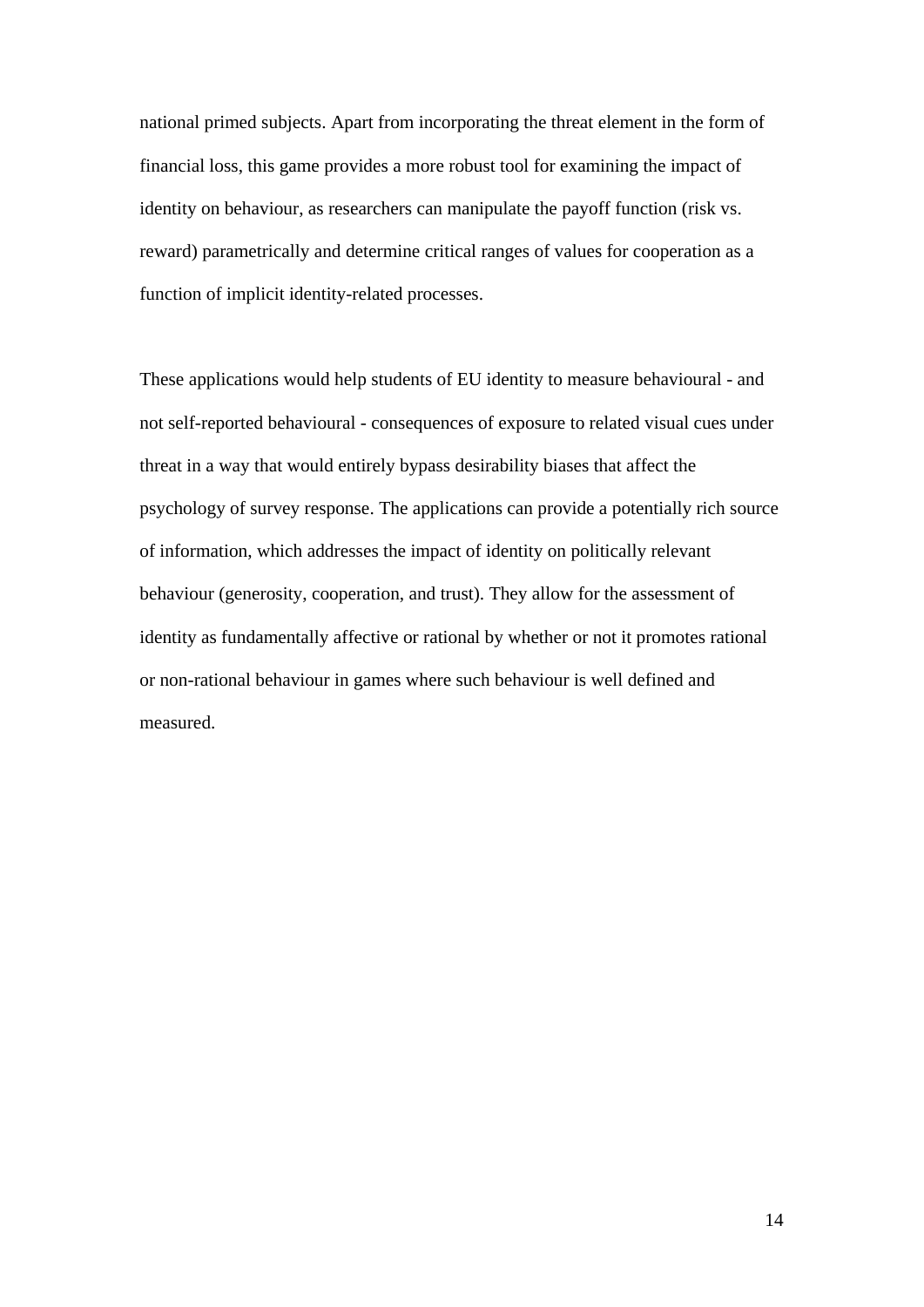## BIBLIOGRAPHY

- Abdelal, Rawi, Herrera, Yshiko M., Johnston, Alistair I. and McDermott Rose (eds) (2009). *Measuring Identity*. Cambridge: Cambridge University Press.
- Battalio, Raymond, Samuelson, Larry and Van Huyck, John (2001). "Optimization Incentives and Coordination Failure in Laboratory Stag Hunt Games', *Econometrica* 69(3): 749-764.

Billig, Michael (1995). *Banal Nationalism*. London: Sage.

- Bruter, Michael (2003). "Winning Hearts and Minds for Europe: The Impact of News and Symbols on Civic and Cultural European Identity", *Comparative Political Studies* 36(10): 1148-1179.
- Bruter, Michael (2009). "Time Bomb? The Dynamic Effect of News and Symbols on Political Identity of European Citizens", *Comparative Political Studies* 42(12): 1498- 1536.
- Butz, David A., Plant, E. Ashby and Doerr, Celeste E. (2007). "Liberty and Justice for All? Implications of Exposure to the U.S. Flag for Intergroup Relations', *Personality & Social Psychology Bulletin* 33(3): 396–408.
- Butz, David A. (2009). "National Symbols as Agents of Psychological and Social Change", *Political Psychology* 30(5): 779-804.
- Cram, Laura (2012). "Does the EU Need a Navel? Implicit and Explicit Identification with the European Union", *Journal of Common Market Studies* 50(1): 71-86.
- Cram, Laura (2006). "Inventing the People". In Smismans, S (ed.). *Civil Society and Legitimate European Governance*. Cheltenham: Edward Elgar Publishing.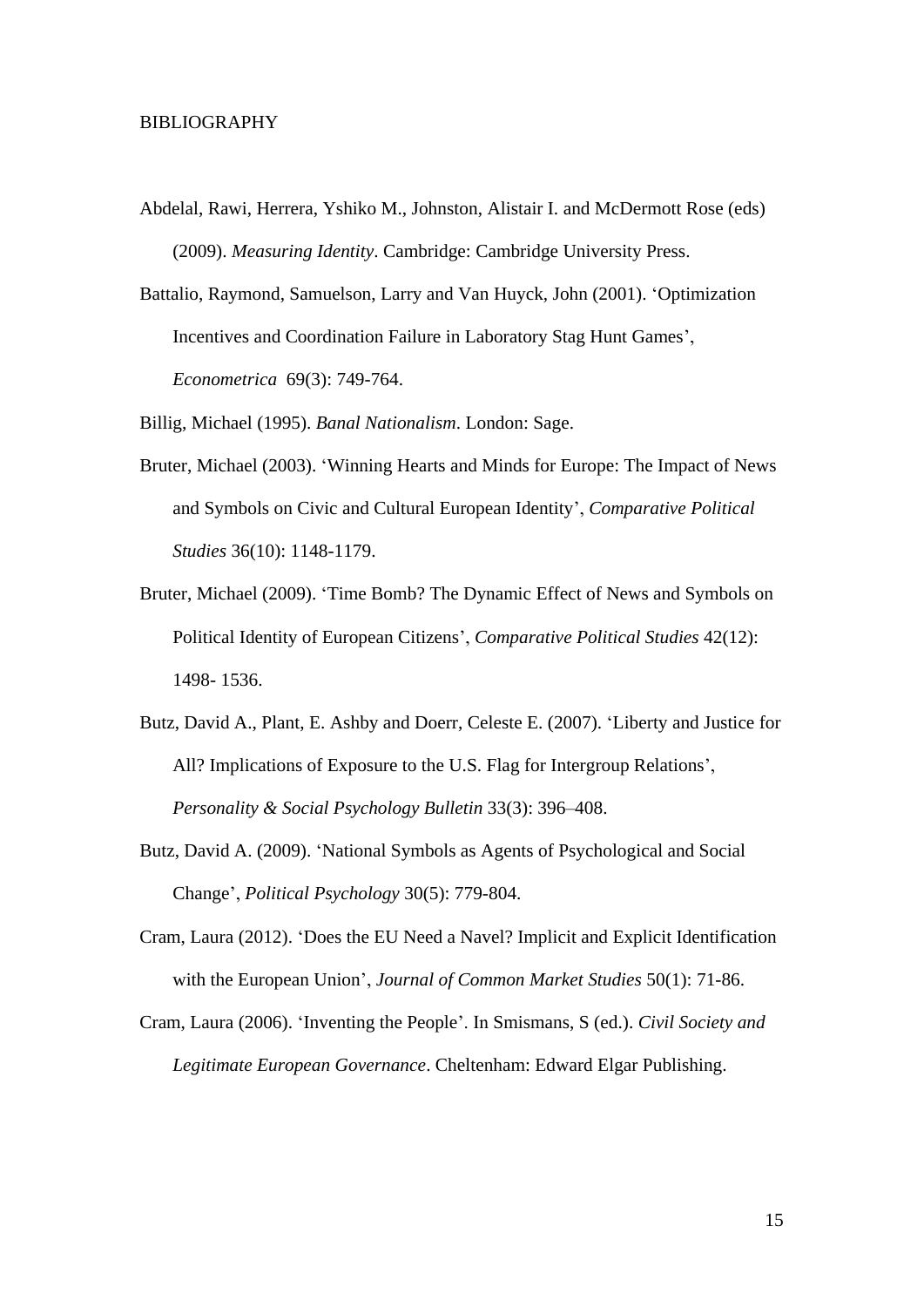- Cram, Laura (2001). "Imagining the Union: A Case of Banal Europeanism?". In Wallace, H. (ed.). *Interlocking Dimensions of European Integration*. London: Palgrave.
- Cram, Laura and Patrikios, Stratos (2015). "Visual Primes and EU Identity: Designing Experimental Research". In Lynggaard, K., Löfgren, K. and Manners, I. (eds.). *Research Methods in European Union Studies*. Basingstoke: Palgrave.
- Deutsch, Karl W., Burrell, Sidney A., Kann, Robert A., Lee, Maurice Jr, Lichterman, Martin, Lindgren, Raymond E., Loewenheim, Francis L. and Van Wagenen, Richard W. (1957). *Political Community and the North Atlantic Area*. New York: Greenwood.
- Deutsch, Karl W. (1966). *Nationalism and Social Communication* (2nd edn). New York: MIT Press.
- Ehrlinger, Joyce, Plant, E. Ashby, Eibach, Richard P., Columb, Corey J., Goplen, Joanna L., Kunstman, Jonathan W., and Butz, David A. (2011). "How Exposure to the Confederate Flag Affects Willingness to Vote for Barack Obama", *Political Psychology* 32(1): 131-146.
- Forsythe, Robert, Horowitz, Joel L., Savin, N.E. and Sefton, Martin (1994). "Fairness in Simple Bargaining Experiments", *Games and Economic Behavior* 6(3): 347– 369.
- Fowler, James H. and Kam, Cindy D. (2007). "Beyond the Self: Social Identity, Altruism, and Political Participation", *Journal of Politics* 69(3): 811-825.
- Franklin, Mark N. and Wlezien, Christopher (1997). "The Responsive Public: Issue Salience, Policy Change, and Preferences for European Unification", *Journal of Theoretical Politics* 9(3): 347-363.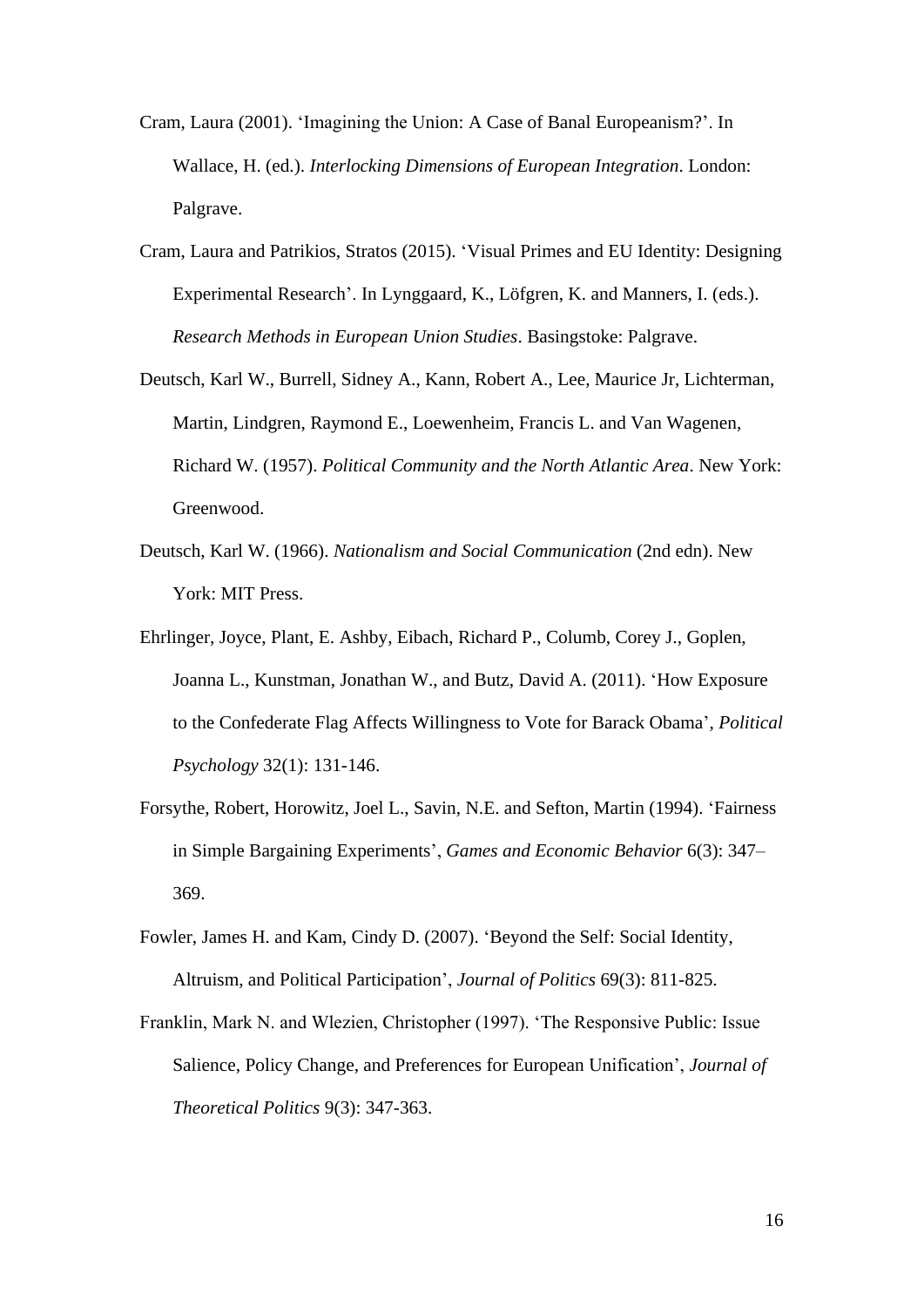- Gilboa, Avi and Bodner, Ehud (2009). "What Are Your Thoughts When the National Anthem is Playing? An Empirical Exploration", *Psychology of Music* 37(4), 459- 484.
- Hassin, Ran R., Uleman, James S. and Bargh, John A. (eds) (2005). *The New Unconscious*. New York: Oxford University Press.
- Hassin, Ran R., Ferguson, Melissa J., Kardosh, Rasha, Porter, Shanette C., Carter, Travis J. and Dudareva, Veronika (2009). "Précis of Implicit Nationalism", *Annals of the New York Academy of Sciences* 1167: 135–145.
- Hassin, Ran R., Ferguson, Melissa J., Shidlovski, Daniella and Gross, Tamar (2007). "Subliminal Exposure to National Flags Affects Political Thought and Behavior", *Proceedings of the National Academy of Sciences of the United States of America* 104(50): 19757–19761.
- Hoffman, Elizabeth, McCabe, Kevin and Smith, Vernon L. (1994). "Preferences, Property Rights, and Anonymity in Bargaining Games", *Games and Economic Behavior* 7(3): 346–380.
- Jost, John T., Glaser, Jack, Kruglanski, Arie W. and Sulloway, Frank J. (2003). "Political Conservatism as Motivated Social Cognition", *Psychological Bulletin* 129(3): 339–375.
- Laffan, Brigid (1996). 'The Politics of Identity and Political Order in Europe'' *Journal of Common Market Studies* 34(1), 81–102.
- Lavine, Howard, Lodge, Milton and Freitas, Kate (2005). "Threat, Authoritarianism, and Selective Exposure", *Political Psychology* 26(2): 219–244.
- McLaren, Lauren M. (2006). *Identity, Interests and Attitudes to European Integration*. London: Palgrave.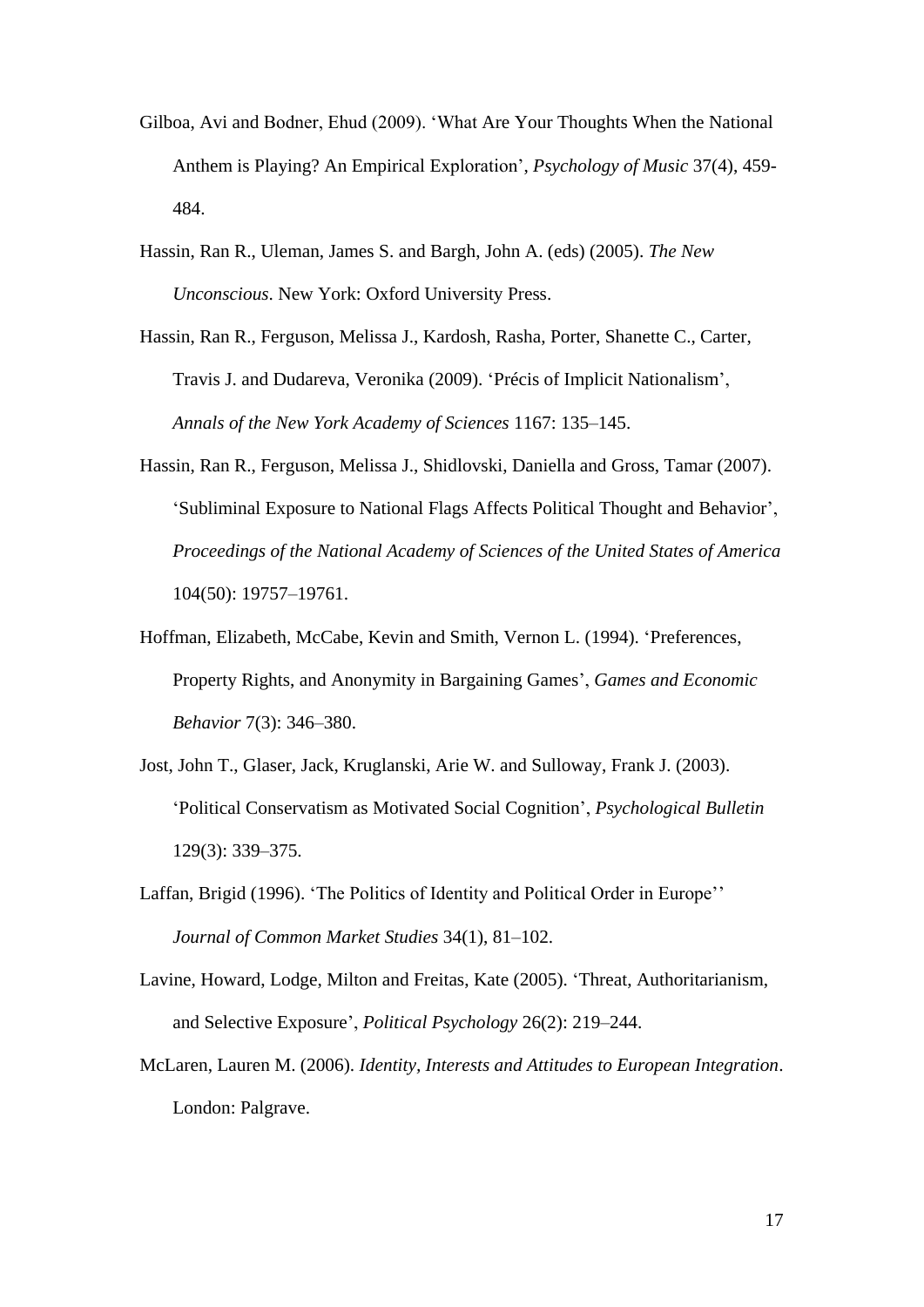- Manners, Ian J. (2011). "Symbolism in European Integration", *Comparative European Politics* 9(3): 243–268.
- Pantoja, A. D. and Segura, G. M. (2012). "Far in California and Loathing: Contextual Threat and Political Sophistication Among Latino Voters", *Political Behaviour* 25(3): 265–286.
- Patrikios, Stratos and Cram, Laura (forthcoming). "Better the Devil you Know: Threat Effects and Attachment to the European Union", *Comparative European Politics*.
- Perrin, Andrew J. (2005). "National Threat and Political Culture: Authoritarianism, Anti-Authoritarianism, and the September 11 Attacks", *Political Psychology* 26(2): 167-194.
- Sachs, Natan B. (2009). "Experimenting with Identity: Islam, Nationalism and Ethnicity", Paper presented at the Annual Meeting of the American Political Science Association, Toronto.
- Sherif, Muzafer and Sherif, Carolyn W. (1953). *Groups in Harmony and Tension: An Introduction to Studies in lntergroup Relations*. New York: Harper and Row.
- Sherif, Muzafer, Harvey, O. J., White, Jack B., Hood, William R., and Sherif, Carolyn W. (1961). *Intergroup Conflict and Cooperation: The Robbers Cave Experiment*. Norman, OK: University Book Exchange.
- Shore, Cris (2000). *Building Europe: The Cultural Politics of European Integration*. London: Routledge.
- Staw, Barry M., Sandelands, Lance E. and Dutton, Jane E. (2007). "Threat Rigidity Effects in Organizational Behaviour: A Multilevel Analysis", *Administrative Science Quarterly* 26(4): 501–524.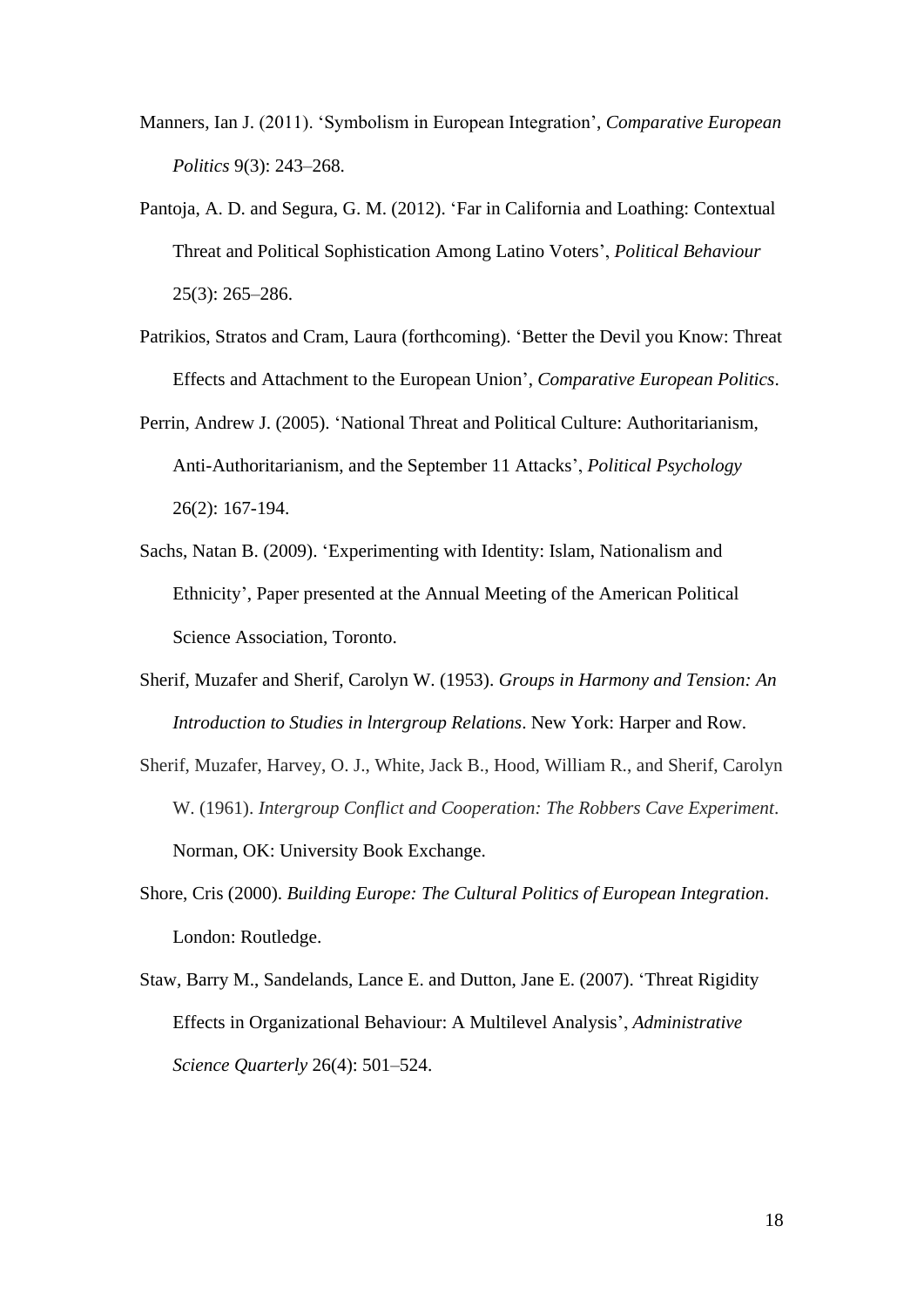- Thorisdottir, Hulda and Jost, John T. (2011). "Closed Mindedness Mediates the Effects of Threat on Political Conservatism", *Political Psychology* 32(5): 785- 811.
- Wlezien, Christopher. (1995). "The Public as Thermostat: Dynamics of Preferences for Spending", *American Journal of Political Science* 39(4): 981-1000.